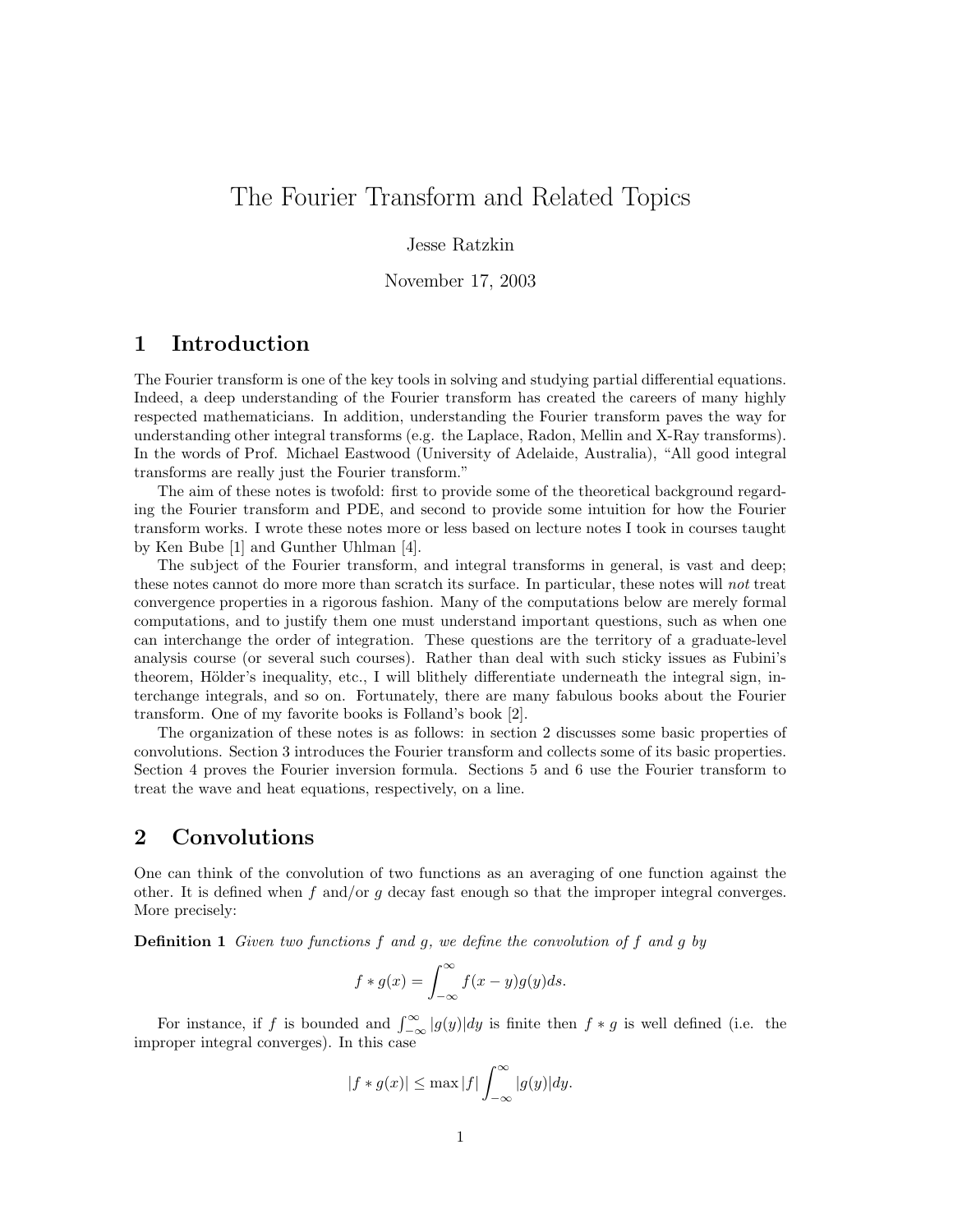(Exercise: derive this bound.)

### 2.1 Brief remarks on convergence

How fast does  $f$  need to decay so that

$$
\int_{-\infty}^{\infty} |f(x)| dx < \infty?
$$

One can gain some insight into this question by looking at simple examples. For instance, suppose f behaves like  $|x|^p$  for some power p and for large x. Then the total integral  $\int |f|$  of f behaves like

$$
\int_1^\infty x^p dx.
$$

For  $p \neq 0, -1$  this last integral is

$$
\int_1^\infty x^p dx = \left. \frac{1}{p} x^{p+1} \right|_1^\infty,
$$

which is finite precisely when  $p < -1$ . For  $p = 0$  the integral is infinite, and for  $p = -1$  you get a natural log term, which is again infinite. Thus we have the

**Proposition 1** Let  $f = f(x)$  be a real-valued, piece-wise continuous function on the real line. If there are numbers  $c > 0$  and  $p < -1$  such that

$$
|f(x)| \leq c(1+|x|)^p
$$

then  $\int_{-\infty}^{\infty} |f(x)| dx < \infty$ .

#### 2.2 Some examples and properties

Suppose  $f = 1$  and  $\int_{-\infty}^{\infty} |g(y)| dy < \infty$ . Then the convolution

$$
f * g(x) = \int_{-\infty}^{\infty} f(x - y)g(y)ds = \int_{-\infty}^{\infty} g(y)dy
$$

is the constant function  $\int g$ .

Suppose  $f(x) = x$  and g satisfies  $\int |g| < \infty$  and  $\int |g'| < \infty$ . Then

$$
f * g'(x) = \int_{-\infty}^{\infty} f(x - y)g'(y)dy
$$
  
= 
$$
\int_{-\infty}^{\infty} (x - y)g'(y)dy
$$
  
= 
$$
x \int_{-\infty}^{\infty} g(y)dy - \int_{-\infty}^{\infty} yg'(y)dy
$$
  
= 
$$
x \int_{-\infty}^{\infty} g'(y)dy + \int_{-\infty}^{\infty} g(y)dy.
$$

In the last step I integrated by parts. The boundary terms in the integration by part are both zero because  $q(y) \to 0$  as  $y \to \pm \infty$ . Notice that this time we get a linear function for  $f * q$ , regardless of what g is, so long as g decays fast enough. There is a general rule hiding here: the convolution of a polynomial  $f$  and any function  $g$  with enough decay is another polynomial, of the same order as  $f$ .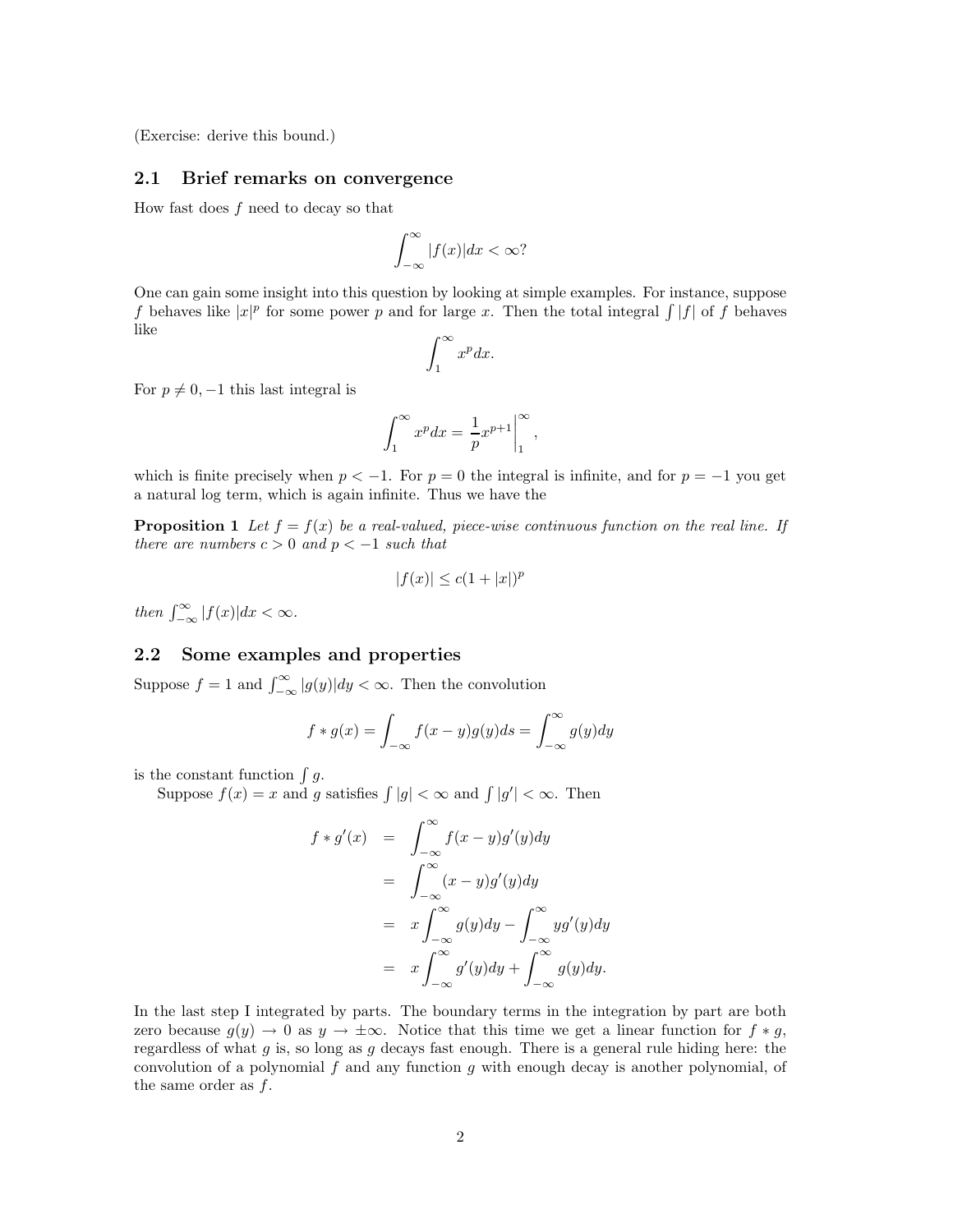Next I will list some important features of convolutions. Firstly, the convolution of two functions does not depend on the order of the functions:

$$
f * g(x) = \int_{-\infty}^{\infty} f(x - y)g(y)dy
$$
  
= 
$$
\int_{-\infty}^{\infty} f(z)g(x - z)dz = g * f(x).
$$

Using the fact that  $f * g = g * f$ , one can take the derivative of  $f * g$  two different ways:

$$
\frac{d}{dx}f * g(x) = \frac{d}{dx} \int_{-\infty}^{\infty} f(x - y)g(y)dy = \int_{-\infty}^{\infty} \frac{d}{dx}(f(x - y)g(y))dy = \int_{-\infty}^{\infty} f'(x - y)g(y)dy
$$

or

$$
\frac{d}{dx}f * g(x) = \frac{d}{dx}g * f(x) = \int_{-\infty}^{\infty} g'(x - y)f(y)dy.
$$

(Exercise: prove that if f is a polynomial of order k and g is any function with sufficient decay, then  $f * q$  is again a polynomial of order k.)

One should be a bit careful with convolutions, as they have some unusual properties. For instance, if  $f(x) = \frac{1}{x+i}$  and  $g(x) = \frac{1}{x-i}$  then  $f * g(x) = 0$  for all x, even though neither f or g are ever zero!. The proof of this is computation involving the Fourier transform, which we may see a bit later. However, if  $f * f(x) = 0$  for all x, then f is really the zero function.

### 2.3 An approximate identity

Let  $\Phi(x) = \frac{1}{\sqrt{2}}$  $\frac{1}{2\pi}e^{-\frac{1}{2}x^2}$  and for  $\epsilon > 0$  define  $\Phi_{\epsilon}(x) = \frac{1}{\epsilon} \Phi(\frac{x}{\epsilon})$ . You may recognize  $\Phi$  as the Gaussian distribution from probability and statistics. It also appears frequently in quantum physics and statistical mechanics. Notice  $\Phi > 0$  and  $\Phi(x) \to 0$  as  $x \to \pm \infty$ . In fact, we have the following

**Lemma 2** For all  $\epsilon > 0$ ,

$$
\int_{-\infty}^{\infty} \Phi_{\epsilon}(x) dx = 1.
$$

**Proof:** We begin with the observation that, using the change of variables  $y = x/\epsilon$ ,

$$
\int_{-\infty}^{\infty} \Phi_{\epsilon}(x) dx = \int_{-\infty}^{\infty} \Phi(y) dy.
$$

Thus is suffices to show that  $\int_{-\infty}^{\infty} \Phi(x) dx = 1$ . We have

$$
\begin{aligned}\n(\int_{-\infty}^{\infty} e^{-\frac{1}{2}x^2} dx)^2 &= \int_{-\infty}^{\infty} \int_{-\infty}^{\infty} e^{-\frac{1}{2}(x^2 + y^2)} dy dx \\
&= \int_{0}^{2\pi} \int_{0}^{\infty} r e^{-\frac{1}{2}r^2} dr d\theta \\
&= 2\pi \left( -e^{-\frac{1}{2}r^2} \right) \Big|_{r=0}^{r=\infty} = 2\pi.\n\end{aligned}
$$

However, as  $\epsilon \to 0$ ,  $\Phi_{\epsilon}(x)$  is very small for  $|x| \geq \epsilon$ . In fact, everywhere except  $x = 0$ ,  $\Phi_{\epsilon} \to 0$ uniformly. The value of  $\Phi_{\epsilon}(0)$  grows arbitrarily large as  $\epsilon \to 0$ . In the limit, one obtains what is commonly called the Dirac delta function centered at  $x = 0$ , denoted  $\delta_0$ . A nice characterization of the Dirac delta function is the statement that

$$
\int_{-\infty}^{\infty} \delta_0(x) f(x) dx = f(0). \tag{1}
$$

 $\Box$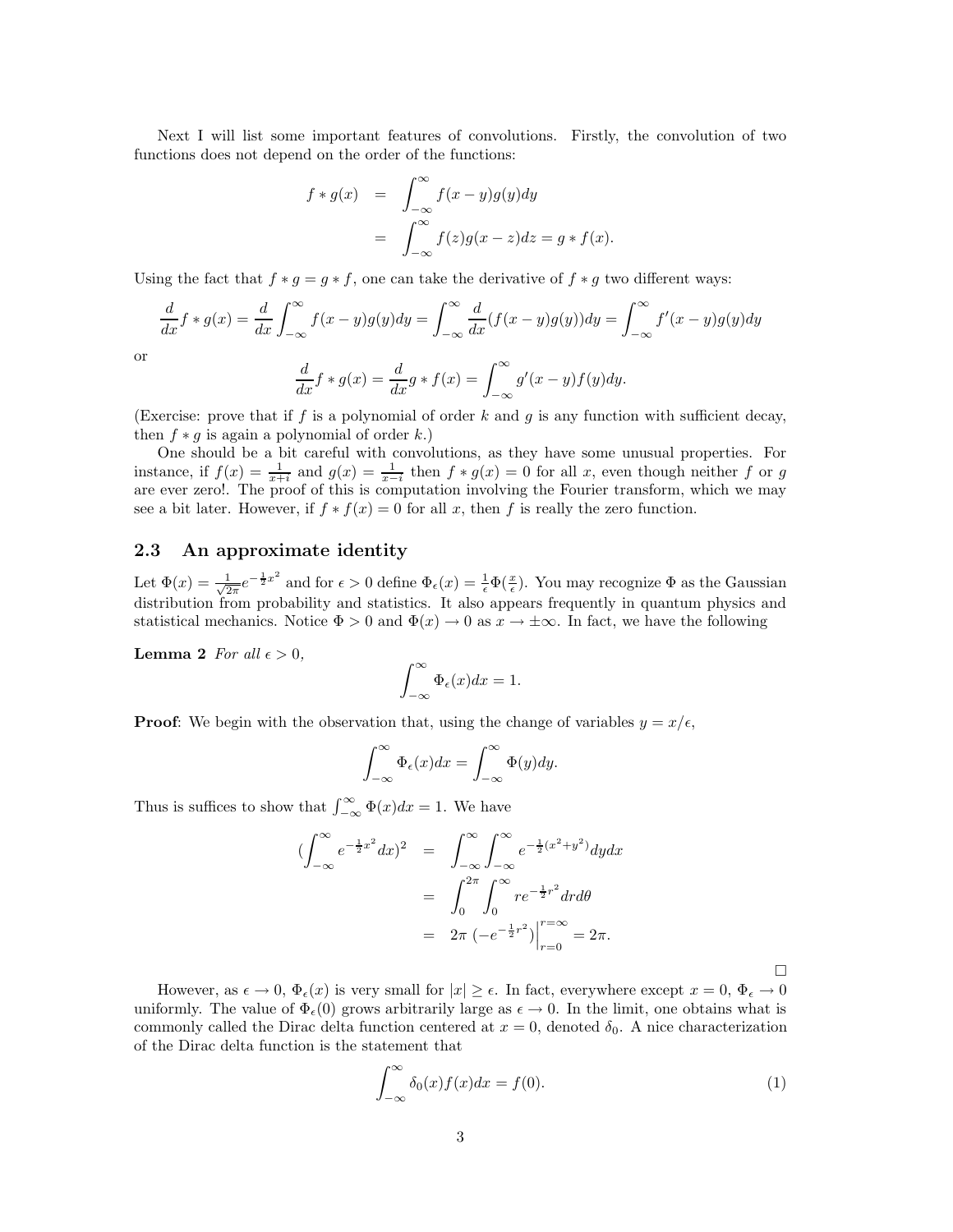Strictly speaking,  $\delta_0$  is not a function; rather it is a generalization of a function called a distribution (see [3]). However, you can just think of  $\delta_0$  as  $\Phi_{\epsilon}$  for  $\epsilon$  very small, that is, a rescaled Gaussian distribution.

One can recover equation (1) from the limit of integrals involving  $\Phi_{\epsilon}$  as  $\epsilon \to 0$ . Indeed,

$$
\int_{-\infty}^{\infty} |f(x) - \Phi_{\epsilon} * f(x)| dx \le \int_{-\infty}^{\infty} \int_{-\infty}^{\infty} |f(x) - \Phi_{\epsilon}(x - y)f(y)| dy dx \to 0
$$

as  $\epsilon \to 0$ . This is because for y far away from x,  $\Phi_{\epsilon}(x-y)$  is very small. This computation shows  $\Phi_{\epsilon}*f(x)$  is close to  $f(x)$  for all x, because if it were not then the integral above would be bounded away from zero. We can summarize these properties with the following

Proposition 3 Let f be a bounded, piece-wise continuous function. Then

- 1. for any  $\epsilon < 0$ ,  $\Phi_{\epsilon} * f$  is a bounded function with infinitely many derivatives and
- 2.  $\Phi_{\epsilon} * f \to f$  uniformly on bounded sets as  $\epsilon \to 0$ .

For this reason,  $\Phi_{\epsilon}$  is called an *approximate identity* for  $\epsilon$  small. (It is also sometimes called a mollifier.) The reason for this terminology is that for  $\epsilon > 0$  small,  $\Phi_{\epsilon} * f$  is a function which is everywhere very close to f.

### 3 The Fourier Transform

One can think of the Fourier transform of a function  $f$  as smearing the function values of  $f$  over the whole real line. More precisely:

Definition 2 The Fourier transform of a function f is defined by

$$
\mathcal{F}(f)(\omega) = \hat{f}(\omega) = \frac{1}{\sqrt{2\pi}} \int_{-\infty}^{\infty} e^{-ix\omega} f(x) dx.
$$

Here i is the square root of  $-1$ .

.

Notice that the Fourier transform of  $f$  is the convolution of  $f$  against a complex exponential, which is highly oscillatory.

Again, the Fourier transform  $\hat{f}$  is defined only when the improper integral converges. For instance, if  $\int_{-\infty}^{\infty} |f(x)|dx < \infty$ , then  $\hat{f}(\omega)$  exists for all  $\omega$  and

$$
|\widehat{f}(\omega)| \le \frac{1}{\sqrt{2\pi}} \int_{-\infty}^{\infty} |f(x)| dx.
$$

In fact, under this condition  $(\int |f| < \infty)$ ,  $\hat{f}(\omega) \to 0$  as  $\omega \to \pm \infty$ . (Exercise: derive the bound listed above and prove that in this case  $\hat{f}(\omega) \to 0$  as  $\omega \to \pm \infty$ .)

#### 3.1 Some properties

Notice that the Fourier transform of any function  $f$  (provided  $f$  decays sufficiently so that the improper integral converges) has as many derivatives as you please: just differentiate the exponential under the integral sign. In particular,  $f$  need not even be continuous and  $f$  can still have infinitely many derivatives.

The Fourier transform enjoys many nice properties, some of which are listed below.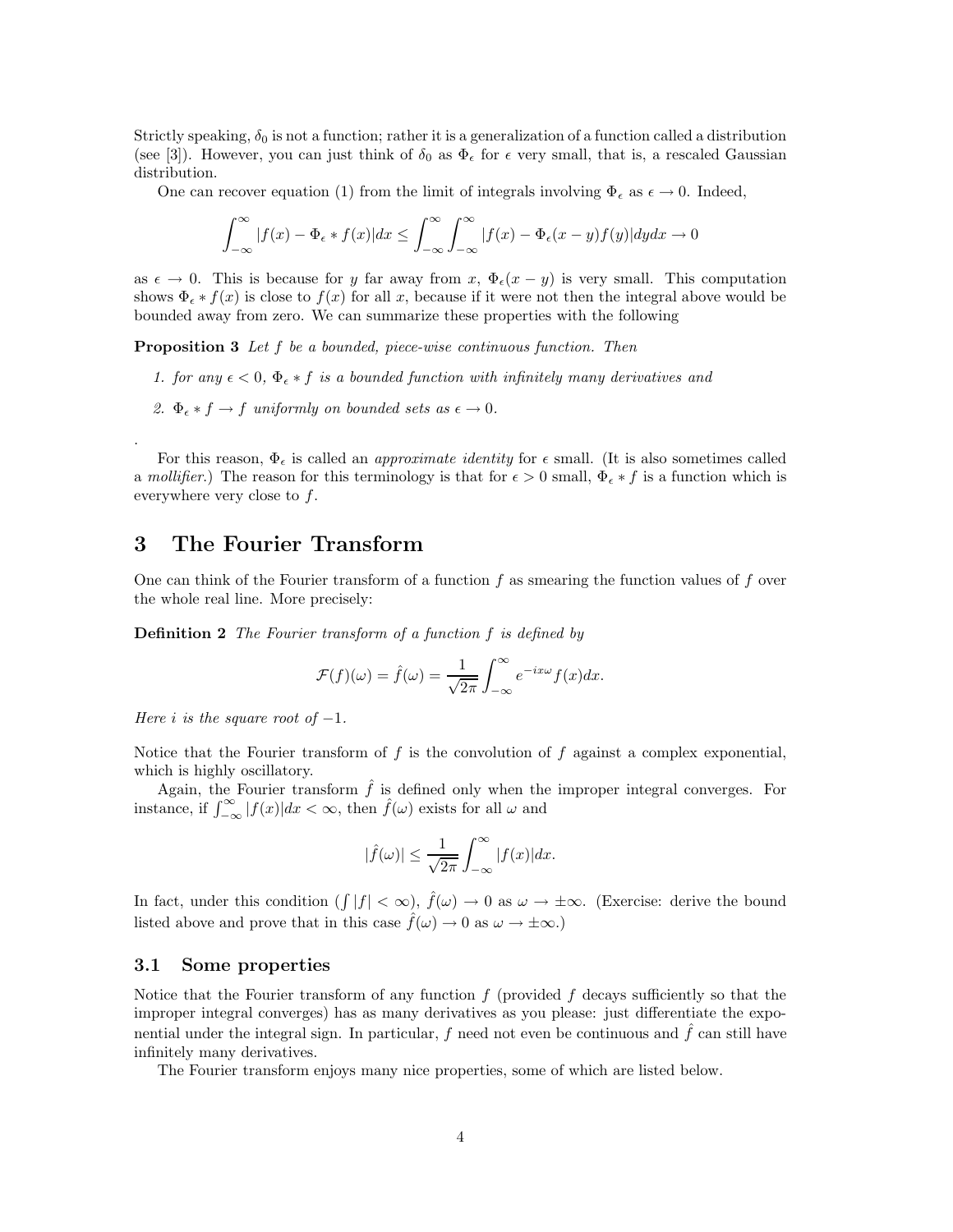First note that for an  $a \in \mathbb{R}$ ,

$$
\mathcal{F}(e^{iax}f(x))(\omega) = \frac{1}{\sqrt{2\pi}} \int_{-\infty}^{\infty} e^{-ix\omega} e^{iax} f(x) dx = \frac{1}{\sqrt{2\pi}} \int_{-\infty}^{\infty} e^{-i(\omega - a)x} f(x) dx = \hat{f}(\omega - a).
$$

Similarly,

$$
\mathcal{F}(f(x-y))(\omega) = \frac{1}{\sqrt{2\pi}} \int_{-\infty}^{\infty} e^{-ix\omega} f(x-y) dx = \frac{1}{\sqrt{2\pi}} \int_{-\infty}^{\infty} e^{-i\omega(z+y)} f(z) dz = e^{-iy\omega} \hat{f}(\omega).
$$

Here we have used the change of variables  $z = x - y$ . We can summarize these last two properties by saying that the Fourier transform intertwines translation and multiplication by a complex exponential.

Also, (provided  $f$  and  $f'$  decay quickly enough)

$$
\mathcal{F}(f')(\omega) = \frac{1}{\sqrt{2\pi}} \int_{-\infty}^{\infty} e^{-ix\omega} f'(x) dx = \frac{1}{\sqrt{2\pi}} - i\omega e^{-ix\omega} f(x) \Big|_{x=-\infty}^{x=\infty} + \frac{i\omega}{\sqrt{2\pi}} \int_{-\infty}^{\infty} e^{-ix\omega} f(x) dx = i\omega \hat{f}(\omega).
$$

Here we have used the fact that  $f(x) \to 0$  as  $x \to \pm \infty$  to conclude that the boundary terms in the integration by parts both go to zero. There is similarly a nice formula for  $\frac{d}{d\omega}\hat{f}(\omega)$ :

$$
\frac{d}{d\omega}\hat{f}(\omega) = \frac{1}{\sqrt{2\pi}}\frac{d}{d\omega}\int_{-\infty}^{\infty}e^{-ix\omega}f(x)dx = \frac{1}{\sqrt{2\pi}}\int_{-\infty}^{\infty}\frac{d}{d\omega}e^{-ix\omega}f(x)dx
$$

$$
= \frac{1}{\sqrt{2\pi}}\int_{-\infty}^{\infty}e^{-ix\omega}(-ixf(x))dx = \mathcal{F}(-ixf)(\omega).
$$

In other words, the Fourier transform intertwines differentiation and multiplication by a polynomial. This property of the Fourier transform is perhaps the most useful property it has.

The Fourier transform of a convolution has a very pretty expression:

$$
\mathcal{F}(f * g)(\omega) = \frac{1}{\sqrt{2\pi}} \int_{-\infty}^{\infty} e^{-ix\omega} f * g(x) dx
$$
  
\n
$$
= \frac{1}{\sqrt{2\pi}} \int_{-\infty}^{\infty} e^{-ix\omega} \int_{-\infty}^{\infty} f(x - y)g(y) dy dx
$$
  
\n
$$
= \frac{1}{\sqrt{2\pi}} \int_{-\infty}^{\infty} \int_{-\infty}^{\infty} e^{-ix\omega} f(x - y)g(y) dx dy
$$
  
\n
$$
= \frac{1}{\sqrt{2\pi}} \int_{-\infty}^{\infty} \int_{-\infty}^{\infty} e^{-ix\omega} e^{-iy\omega} e^{iy\omega} f(x - y)g(y) dx dy
$$
  
\n
$$
= \frac{1}{\sqrt{2\pi}} \int_{-\infty}^{\infty} e^{-i\omega(x - y)} f(x - y) d(x - y) \cdot \int_{-\infty}^{\infty} e^{-iy\omega} g(y) dy
$$
  
\n
$$
= \sqrt{2\pi} \hat{f}(\omega) \cdot \hat{g}(\omega).
$$

Thus the Fourier transform of a convolution is the product of the Fourier transforms.

It is also instructive to separate the Fourier transform into sine and cosine parts. Indeed,

$$
\hat{f}(\omega) = \frac{1}{\sqrt{2\pi}} \int_{-\infty}^{\infty} e^{-ix\omega} f(x) dx = \frac{1}{\sqrt{2\pi}} \int_{-\infty}^{\infty} (\cos(x\omega) - i \sin(x\omega)) f(x) dx
$$

$$
= \frac{1}{\sqrt{2\pi}} \int_{-\infty}^{\infty} \cos(x\omega) f(x) dx - \frac{i}{\sqrt{2\pi}} \int_{-\infty}^{\infty} \sin(x\omega) f(x) dx.
$$

The first term in the final expression above is often called the Fourier cosine transform, and it is the real part of the Fourier transform. Meanwhile, the second term is often called the Fourier sine transform, and it is (up to a sign) the imaginary part of the Fourier transform. Notice that the Fourier sine transform of an even function is zero and (and therefore the Fourier transform of an even function is real-valued). (Exercise: formulate the corresponding statement for an odd function.)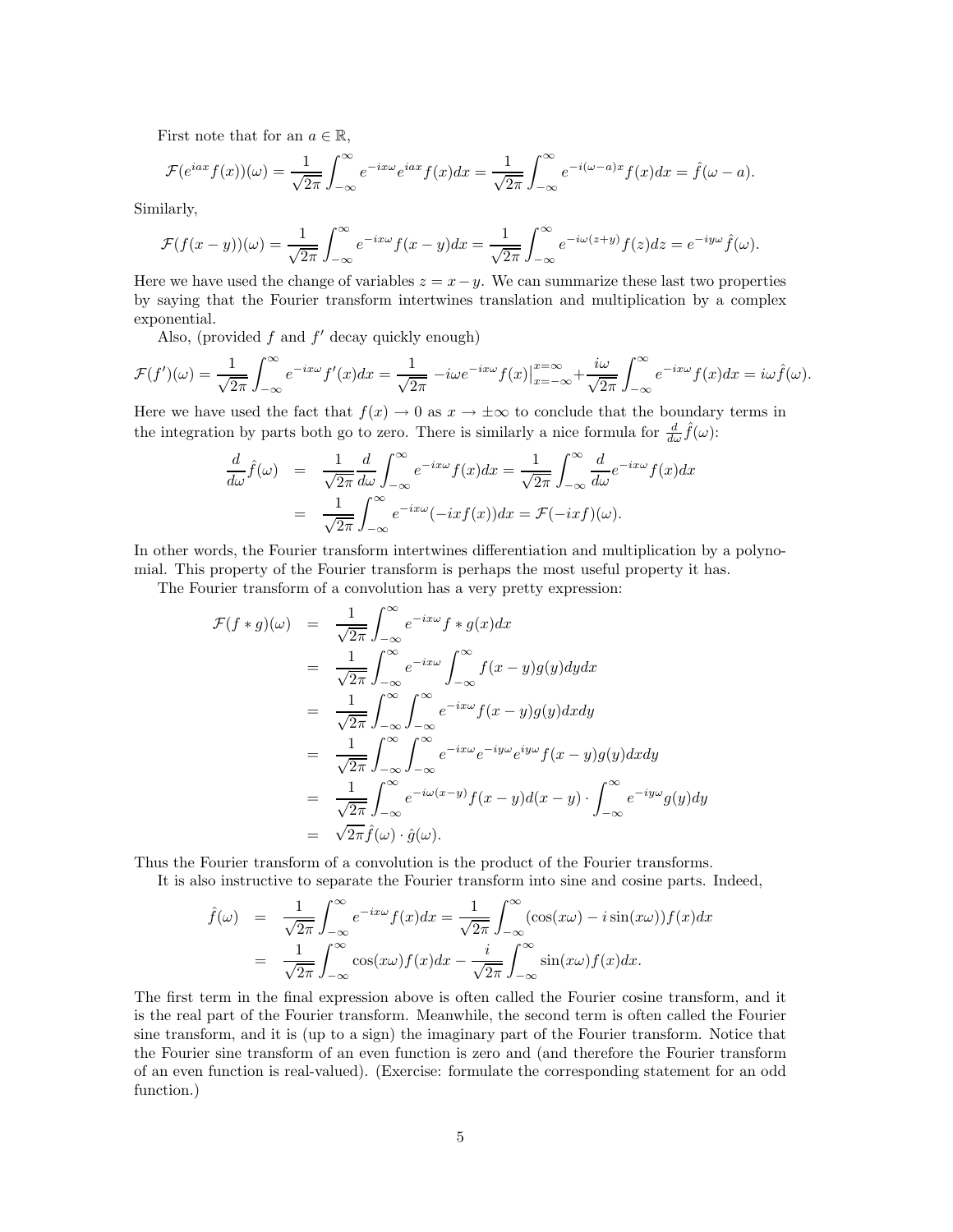#### 3.2 Some examples

There are some Fourier transforms we can easily compute, which we will discuss in this section. We will begin with a square pulse:

$$
f(x) = \begin{cases} 1 & |x| < 1 \\ 0 & |x| \ge 1. \end{cases}
$$

Then

$$
\hat{f}(\omega) = \frac{1}{\sqrt{2\pi}} \int_{-\infty}^{\infty} e^{-ix\omega} f(x) dx = \frac{1}{\sqrt{2\pi}} \int_{-1}^{1} e^{-ix\omega} dx
$$

$$
= -\frac{1}{i\omega\sqrt{2\pi}} e^{-ix\omega} \Big|_{-1}^{1} = -\frac{1}{i\omega\sqrt{2\pi}} (e^{-i\omega} - e^{i\omega})
$$

$$
= \frac{2 \sin \omega}{\sqrt{2\pi} \omega}.
$$

Now let  $f(x)$  be defined by

$$
f(x) = \begin{cases} e^{-x} & x > 0 \\ 0 & x < 0. \end{cases}
$$

Then

$$
\hat{f}(\omega) = \frac{1}{\sqrt{2\pi}} \int_{-\infty}^{\infty} e^{-ix\omega} f(x) dx = \frac{1}{\sqrt{2\pi}} \int_{0}^{\infty} e^{-x(1+i\omega)} dx = \frac{1}{\sqrt{2\pi}} - \frac{1}{1+i\omega} e^{-x(1+i\omega)} \Big|_{t=0}^{t=\infty} = \frac{1}{\sqrt{2\pi}(1+i\omega)}.
$$

The reason we truncated the exponential in  $f$  was to ensure that  $f$  has sufficient decay so that the Fourier transform is well-defined. Recall that  $e^{-x} \to \infty$  as  $x \to -\infty$ , so if we let  $g(x) = e^{-x}$ then  $\int_{-\infty}^{\infty} e^{-ix\omega} g(x) dx = \int_{-\infty}^{\infty} e^{-ix\omega} e^{-x} dt$  is a divergent improper integral.

We can also compute the Fourier transform of  $xf(x)$ :

$$
\mathcal{F}(xf)(\omega) = i\frac{d}{d\omega}\hat{f}(\omega) = i\frac{1}{\sqrt{2\pi}}\frac{d}{d\omega}\left(\frac{1}{1+i\omega}\right) = \frac{1}{\sqrt{2\pi}(1+i\omega)^2}.
$$

Again, to do this computation rigorously, one must justify that  $xf(x)$  decays fast enough so that its Fourier transform is well defined.

Recall that we defined  $\Phi(x) = \frac{1}{\sqrt{2}}$  $\frac{1}{2\pi}e^{-\frac{1}{2}x^2}$  in section 2. To find the Fourier inversion formula we will need the following lemma.

#### Lemma 4  $\hat{\Phi} = \Phi$ .

Proof: First notice that

$$
\frac{d}{dx}\Phi = -\frac{x}{\sqrt{2\pi}}e^{-x^2/2} = -x\Phi.
$$

The taking the Fourier transform, we see

$$
-i\frac{d}{d\omega}\hat{\Phi} = \mathcal{F}(-x\Phi) = \mathcal{F}(\Phi') = i\omega\hat{\Phi},
$$

which we can rewrite as

$$
\frac{d}{d\omega}\hat{\Phi} = -\omega\hat{\Phi}.
$$

Solving this differential equation for  $\hat{\Phi}$ , we see

$$
\hat{\Phi}(\omega) = \hat{\Phi}(0)e^{-\omega^2/2},
$$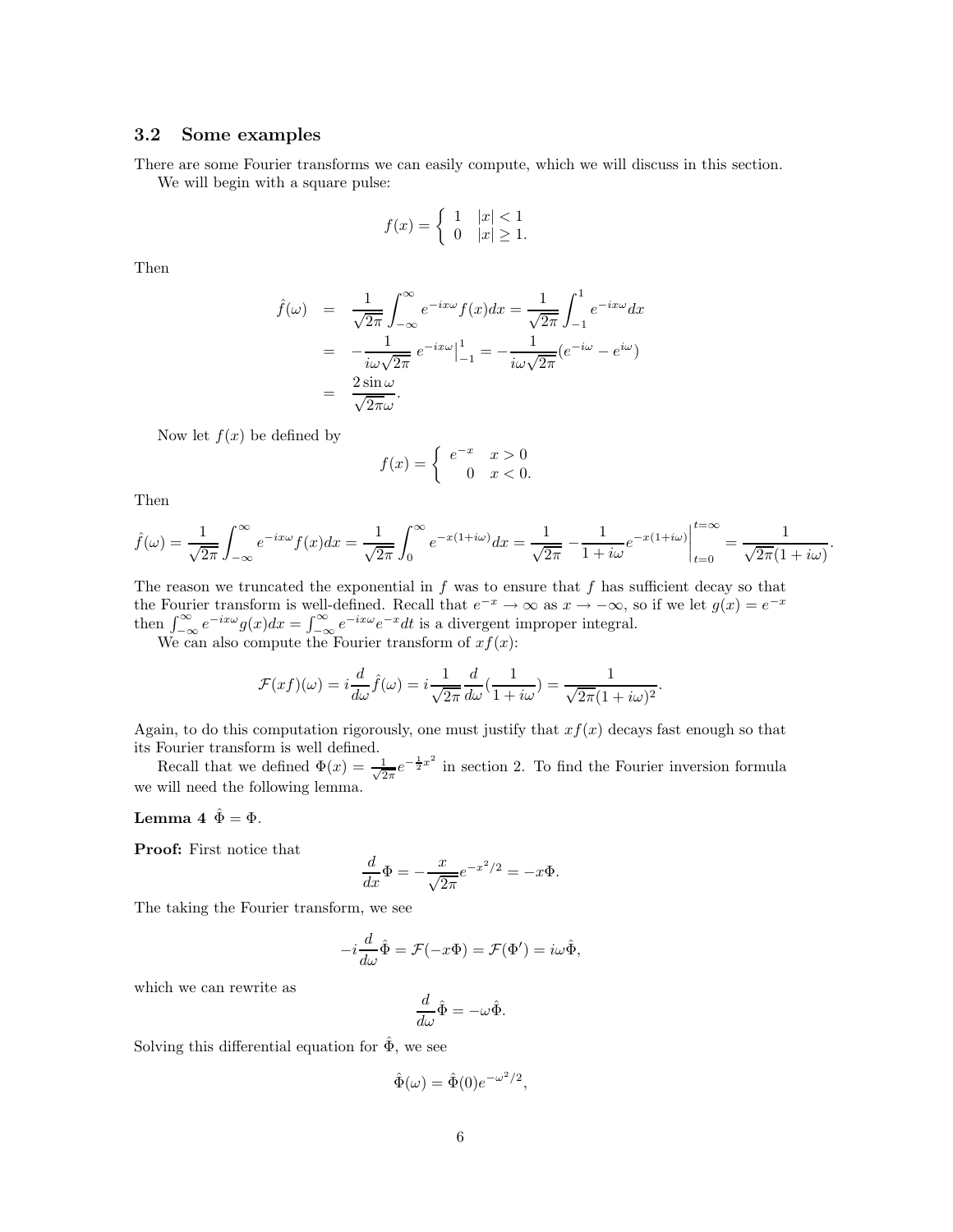so it remains only to find  $\hat{\Phi}(0)$ . However,

$$
\hat{\Phi}(0) = \frac{1}{\sqrt{2\pi}} \int_{-\infty}^{\infty} \Phi(x) dx = \frac{1}{\sqrt{2\pi}},
$$
  

$$
\hat{\Phi}(\omega) = \frac{1}{\sqrt{2\pi}} e^{-\omega^2/2} = \Phi(\omega).
$$

Notice that by the change of variables  $y = \frac{x}{\epsilon}$ , we have

$$
\hat{\Phi}_{\epsilon}(\omega) = \hat{\Phi}(\epsilon \omega) = \Phi(\epsilon \omega) = \frac{1}{\sqrt{2\pi}} e^{-\epsilon^2 \omega^2/2}.
$$
\n(2)

The above lemma also shows

$$
\Phi_{\epsilon}(x) = \frac{1}{\epsilon} \Phi(\frac{x}{\epsilon}) = \frac{1}{\epsilon} \hat{\Phi}(\frac{x}{\epsilon}) = \frac{1}{\epsilon} \frac{1}{\sqrt{2\pi}} \int_{-\infty}^{\infty} e^{-i\frac{x}{\epsilon}\omega} \Phi(\omega) d\omega
$$
\n
$$
= \frac{1}{\sqrt{2\pi}} \int_{-\infty}^{\infty} e^{-ixy} \Phi(\epsilon y) dy = \frac{1}{\sqrt{2\pi}} \int_{-\infty}^{\infty} e^{ixz} \Phi(\epsilon z) dz.
$$
\n(3)

Here we have used two changes of variables: first  $y = \frac{\omega}{\epsilon}$  and then  $z = -y$ . We have also used  $\Phi(y) = \Phi(-y)$  (i.e.,  $\Phi$  is an even function). We will use equation (4) to derive the Fourier inversion formula.

# 4 The Fourier inversion formula

In this section we will derive a formula for the inverse Fourier transform  $\mathcal{F}^{-1}(f) = \check{f}(x)$ .

Theorem 5  $f(x) = \frac{1}{\sqrt{2}}$  $\frac{1}{2\pi} \int_{-\infty}^{\infty} e^{ix\omega} \hat{f}(\omega) d\omega.$ 

**Proof:** We will use equation  $(4)$ :

$$
\Phi_{\epsilon}(x) = \frac{1}{\sqrt{2\pi}} \int_{-\infty}^{\infty} e^{ixz} \Phi(\epsilon z) dz.
$$

Then

so

$$
f * \Phi_{\epsilon}(x) = \int_{-\infty}^{\infty} f(x - y) \Phi_{\epsilon}(y) dy = \frac{1}{\sqrt{2\pi}} \int_{-\infty}^{\infty} \int_{-\infty}^{\infty} f(x - y) e^{iy\omega} \Phi(\epsilon \omega) d\omega dy
$$
  
\n
$$
= \frac{1}{\sqrt{2\pi}} \int_{-\infty}^{\infty} \int_{-\infty}^{\infty} f(x - y) e^{iy\omega} e^{-ix\omega} e^{ix\omega} \Phi(\epsilon \omega) d\omega dy
$$
  
\n
$$
= \frac{1}{\sqrt{2\pi}} \int_{-\infty}^{\infty} \int_{-\infty}^{\infty} f(x - y) e^{-i\omega(x - y)} e^{ix\omega} \Phi(\epsilon \omega) d\omega dy
$$
  
\n
$$
= \frac{1}{\sqrt{2\pi}} \int_{-\infty}^{\infty} \left[ \int_{-\infty}^{\infty} e^{-i\omega(x - y)} f(x - y) d(x - y) \right] e^{ix\omega} \Phi(\epsilon \omega) d\omega
$$
  
\n
$$
= \frac{1}{\sqrt{2\pi}} \int_{-\infty}^{\infty} \hat{f}(\omega) e^{ix\omega} \Phi(\epsilon \omega) d\omega \rightarrow \frac{1}{\sqrt{2\pi}} \int_{-\infty}^{\infty} e^{ix\omega} \hat{f}(\omega) d\omega
$$

However, we know that

$$
f * \Phi_{\epsilon}(x) \to f(x)
$$

as  $\epsilon \to 0$ , so the above computation shows

$$
f(x) = \frac{1}{\sqrt{2\pi}} \int_{-\infty}^{\infty} e^{ix\omega} \hat{f}(\omega) d\omega.
$$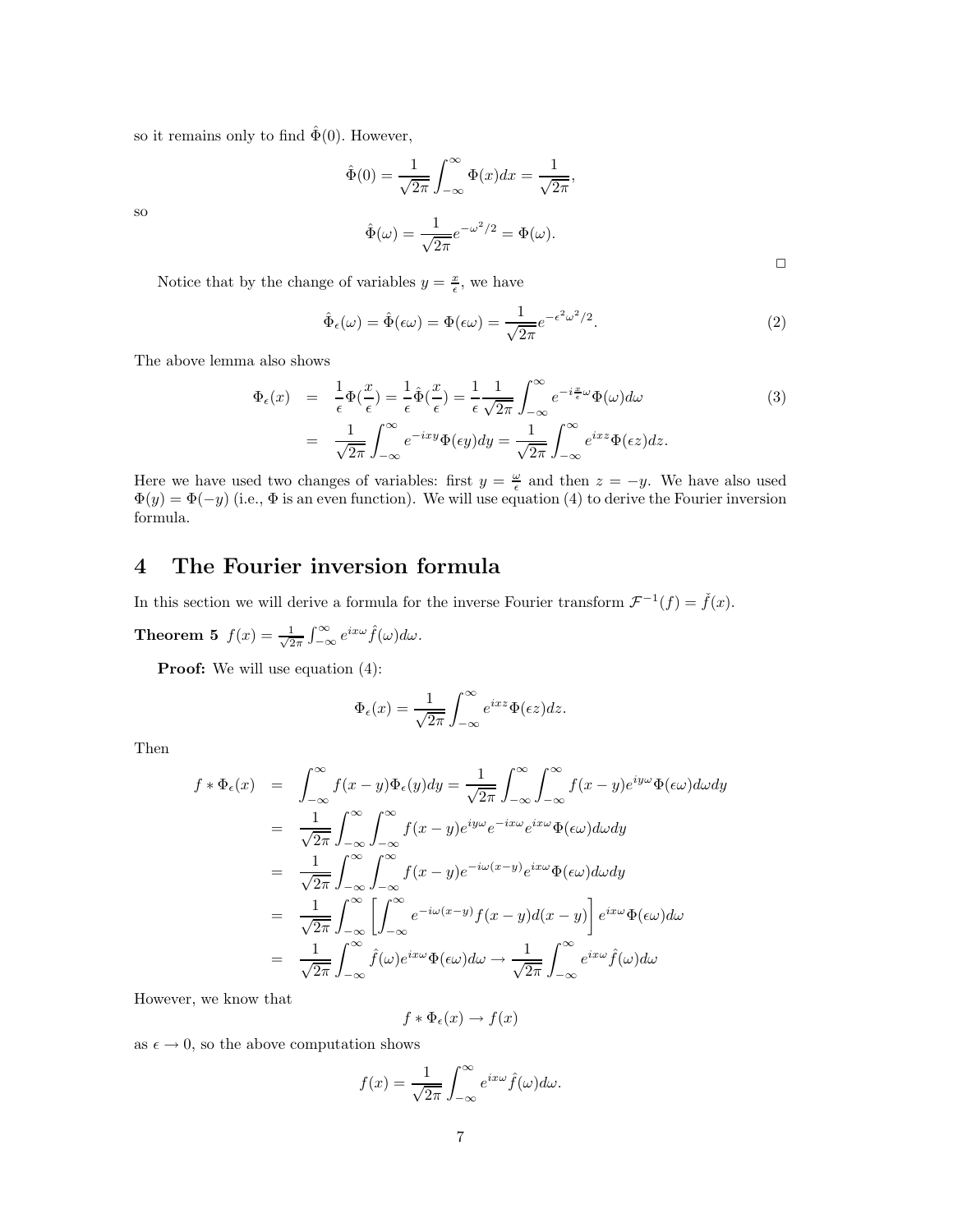This yields a formula for the inverse transform of the Fourier transform:

$$
\mathcal{F}^{-1}(g)(x) = \check{g}(x) = \int_{-\infty}^{\infty} e^{ix\omega} g(\omega) d\omega.
$$

The above formula is know as the Fourier inversion formula.

You may recall that back in section 2 I listed two nowhere zero functions  $f(x) = \frac{1}{x+i}$  and  $g(x) = \frac{1}{x-i}$  such that the convolution  $f * g$  is everywhere zero. Now we can finally prove this remarkable property. If we define h by

$$
h(x) = \begin{cases} e^{-x} & x > 0 \\ 0 & x < 0 \end{cases}
$$

we have already seen that  $\hat{h}(\omega) = -i \frac{1}{\omega - i}$ . Also,  $\hat{h}(-\omega) = i \frac{1}{\omega + i}$ . This implies

$$
f(\omega) = \frac{1}{\omega - i} = i\hat{h}(\omega) \qquad g(\omega) = \frac{1}{\omega + i} = -i\hat{h}(-\omega).
$$

Now we are ready to compute the convolution.

$$
f * g(t) = (\mathcal{F}(f(\omega)) * \mathcal{F}(f(-\omega)))(t) = \mathcal{F}(f(\omega) \cdot f(-\omega)) = 0
$$

because for all  $\omega$  either  $f(\omega) = 0$  or  $f(-\omega) = 0$  (and the Fourier transform of zero is zero).

### 5 The wave equation

There are several methods for solving the wave equation on a line. First, we must be more precise about what equation we are solving. In this section we will consider the following initial value problem:

$$
\begin{cases}\n\partial_t^2 u(x,t) &= \partial_x^2 u(x,t) \\
u(x,0) &= f(x) \\
\partial_t u(x,0) &= g(x).\n\end{cases}
$$
\n(4)

We will take  $u = u(x, t)$  to be defined for all x and t. For technical reasons, we will need some decay conditions on the f and q, so that we can apply the Fourier transform and inverse Fourier transform. For instance, we might want both  $f(x)$  and  $g(x)$  to be zero for |x| sufficiently large; this condition is, of course, sufficient to make sense of the Fourier transform, but it is not necessary. Or we might suppose that  $f(x)$  and  $g(x)$  decay very quickly as  $x \to \pm \infty$ . One can think of these decay conditions as boundary conditions on u as  $x \to \pm \infty$ .

The key idea in solving  $(4)$  is to apply the Fourier transform in the x-variable only. If we denote this transform as

$$
\hat{u}(\omega, t) = \frac{1}{\sqrt{2\pi}} \int_{-\infty}^{\infty} e^{-ix\omega} u(x, t) dx,
$$

the differential equation becomes

$$
\hat{u}^{\prime\prime}=-\omega^2\hat{u},
$$

with the initial conditions

$$
\hat{u}(\omega,0) = \hat{f}(\omega), \qquad \hat{u}'(\omega,0) = \hat{g}(\omega).
$$

Here the prime denote differentiation with respect to t. This is now just an ODE for  $\hat{u}$  in the t variable, with the parameter  $\omega$ . We have a second order ODE

$$
\hat{u}'' + \omega^2 \hat{u},
$$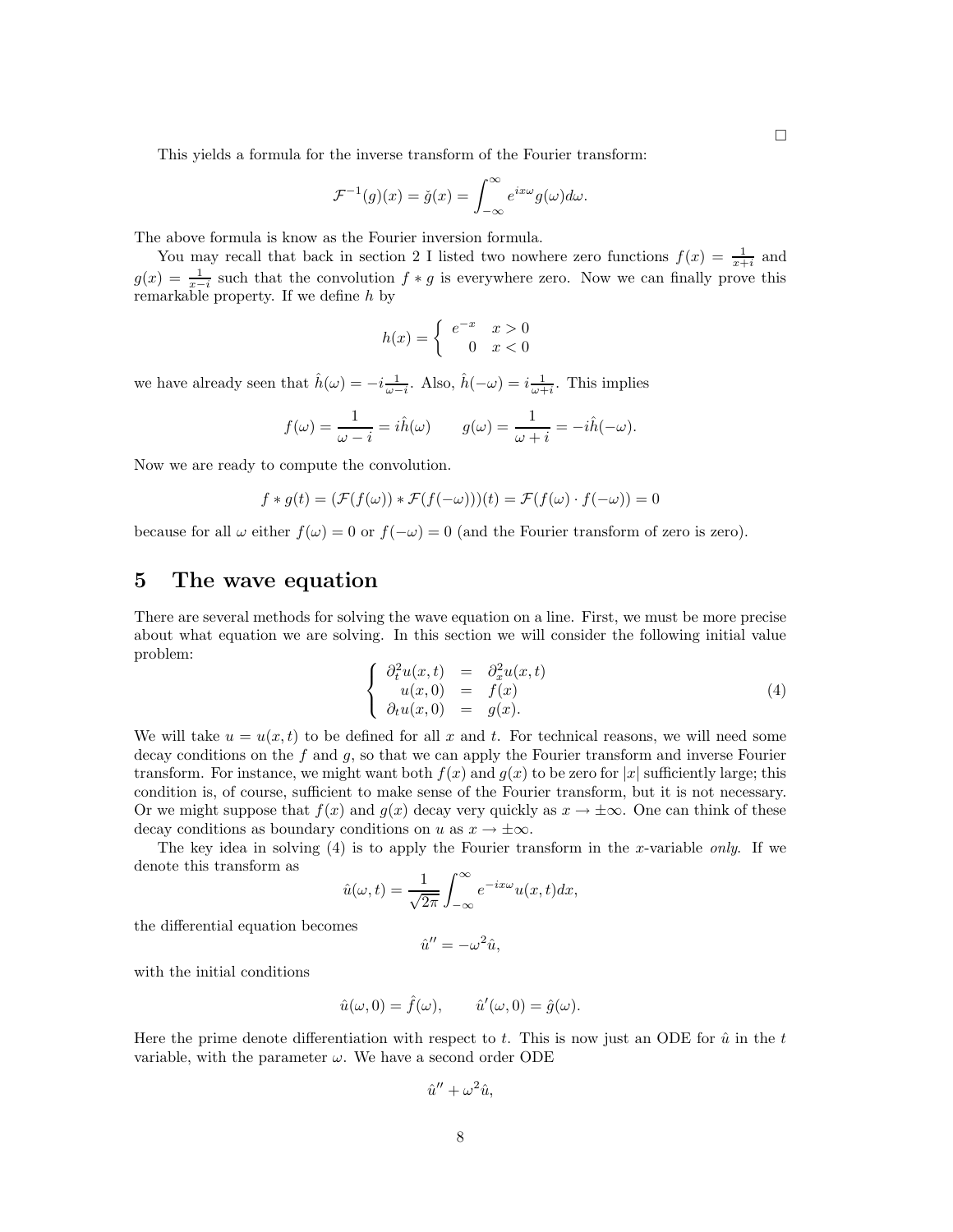which has solutions

$$
\hat{u}(\omega, t) = c_1(\omega)\cos(\omega t) + c_2(\omega)\sin(\omega t).
$$

Notice that

$$
\hat{u}(\omega,0)=c_1(\omega), \qquad \hat{u}'(\omega,0)=\omega c_2(\omega).
$$

Next we need to match the initial conditions:

$$
\hat{f}(\omega) = \hat{u}(\omega, 0) = c_1(\omega)
$$

and

$$
\hat{g}(\omega) = \hat{u}'(\omega, 0) = \omega c_2(\omega).
$$

Thus the solution to the transformed problem (for  $\hat{u}$ ) is

$$
\hat{u}(\omega, t) = \hat{f}(\omega)\cos(\omega t) + \frac{\hat{g}(\omega)}{\omega}\sin(\omega t).
$$

We can now find  $u = u(x, t)$  by doing the inverse Fourier transform:

$$
u(x,t) = \mathcal{F}^{-1}(\hat{f}\cos(\omega t) + \frac{\hat{g}}{\omega}\sin(\omega t)) = \frac{1}{\sqrt{2\pi}}\int_{-\infty}^{\infty} e^{ix\omega}\hat{f}(\omega)\cos(\omega t)d\omega + \frac{1}{\sqrt{2\pi}}\int_{-\infty}^{\infty} e^{ix\omega}\frac{\hat{g}(\omega)}{\omega}\sin(\omega t)d\omega.
$$

There is another approach to solving the wave equation, which involves factoring the differential equation. We can rewrite the wave equation as

$$
0 = \partial_t^2 u - \partial_x^2 u = (\partial_t^2 - \partial_x^2) u = (\partial_t - \partial_x)(\partial_t + \partial_x) u,
$$

which implies that any solution  $u = u(x, t)$  of the wave equation satisfies either

$$
0 = (\partial_t - \partial_x)u = \partial_t u - \partial_x u
$$

or

$$
0 = (\partial_t + \partial_x)u = \partial_t u + \partial_x u.
$$

Now change variables to

$$
(\bar{t},\bar{x})=(t-x,t+x).
$$

One can check that is is a well-defined change of variables; in fact, it is just a rotation by  $\pi/4$  in the counter-clockwise direction and a rescaling be  $\sqrt{2}$ . This change of variables transforms the tow differential equations into

 $0 = (\partial_t - \partial x)u = \partial_{\bar{t}}u$ 

and

$$
0 - (\partial_1 + \partial_2)u = \partial_2 u
$$

$$
0=(\partial_t+\partial_x)u=\partial_{\bar{x}}u.
$$

If we specialize to the case where  $g(x, 0) = 0$  (i.e. the initial velocity is zero) then the solution to (4) is given by

$$
u(\bar{x}, \bar{t}) = \frac{1}{2} [u|_{\bar{t}=0} + u|_{\bar{x}=0}] = \frac{1}{2} [f(x+t) + f(x-t)].
$$

In this case, we have recovered D'Alembert's principle: any solution to the wave equation is the sum of a left-moving wave and a right-moving wave.